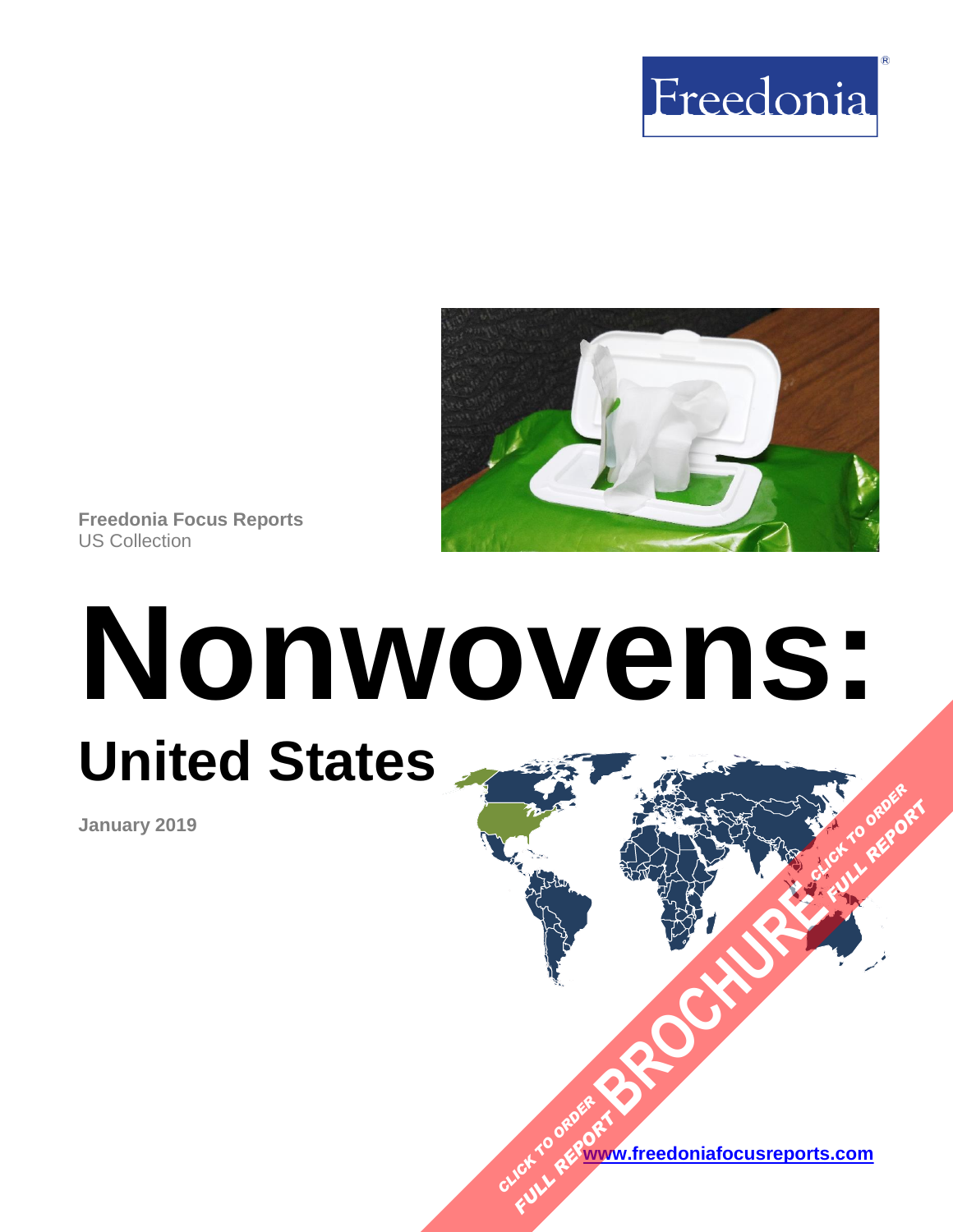# **Table of Contents**

| 1. Highlights                                 | 3              |
|-----------------------------------------------|----------------|
| 2. Market Environment                         | 4              |
| <b>Historical Trends</b>                      | 4              |
| Key Economic Indicators                       | 5              |
| <b>Competitive Materials</b>                  | 6              |
| <b>Environmental &amp; Regulatory Factors</b> | $\overline{7}$ |
| North America Regional Outlook                | 8              |
| 3. Segmentation & Forecasts                   | 10             |
| <b>Web Formation Process</b>                  | 10             |
| Spunmelt                                      | 11             |
| Carded                                        | 12             |
| Wetlaid                                       | 13             |
| Airlaid                                       | 14             |
| Markets                                       | 15             |
| Wipes                                         | 16             |
| Medical/Surgical                              | 16             |
| Personal Hygiene                              | 17             |
| Filtration                                    | 18             |
| Construction                                  | 19             |
| <b>Other Markets</b>                          | 19             |
| Supply & Demand                               | 21             |
| 4. Industry Structure                         | 24             |
| <b>Industry Characteristics</b>               | 24             |
| <b>Market Leaders</b>                         | 25             |
| <b>Berry Global</b>                           | 26             |
| DowDuPont                                     | 26             |
| Kimberly-Clark                                | 27             |
| 5. About This Report                          | 29             |
| Scope                                         | 29             |
| Sources                                       | 29             |
| <b>Industry Codes</b>                         | 30             |
| Freedonia Methodology                         | 30             |
| Resources                                     | 32             |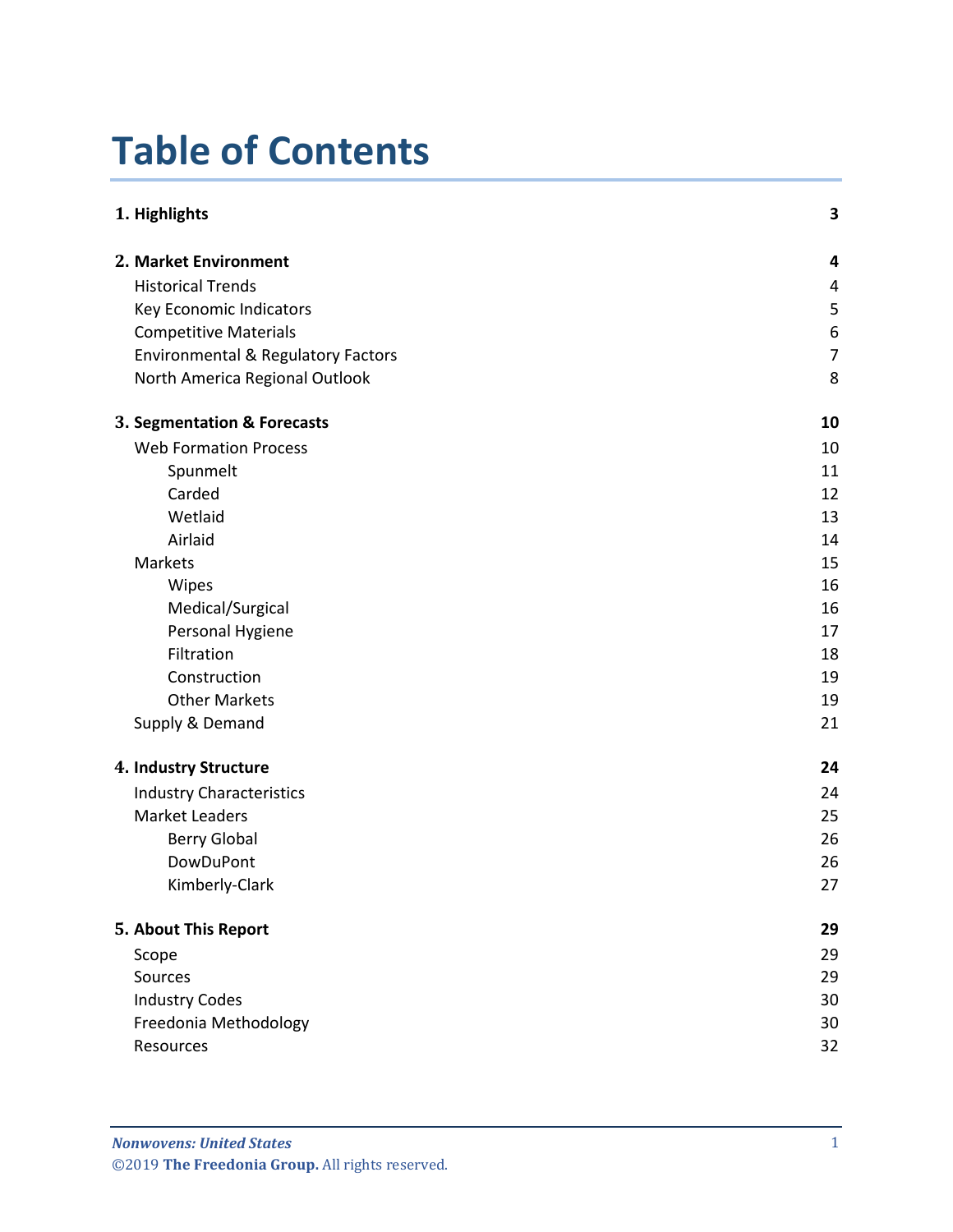# **List of Tables & Figures**

| Figure 1   Key Trends in the US Nonwovens Market, 2017 - 2022                       | 3  |
|-------------------------------------------------------------------------------------|----|
| Figure 2   US Nonwovens Demand Trends, 2007 - 2017                                  | 4  |
| Table 1   Key Indicators for US Nonwovens Demand, 2007 - 2022 (2009US\$ bil)        | 5  |
| Figure 3   North America Nonwovens Demand by Country, 2017 (%)                      | 8  |
| Figure 4   US Nonwovens Demand by Web Formation Process, 2007 - 2022 (000 m         |    |
| tons)                                                                               | 10 |
| Table 2   US Nonwovens Demand by Web Formation Process, 2007 - 2022 (000 m          |    |
| tons)                                                                               | 10 |
| Figure 5   US Nonwovens Demand by Web Formation Process, 2007 - 2022 (%)            | 14 |
| Figure 6   US Nonwovens Demand by Market, 2007 - 2022 (000 m tons)                  | 15 |
| Table 3   US Nonwovens Demand by Market, 2007 - 2022 (000 m tons)                   | 15 |
| Figure 7   US Nonwovens Demand by Market, 2007 - 2022 (%)                           | 20 |
| Table 4   US Nonwovens Supply & Demand, $2007 - 2022$ (000 m tons)                  | 21 |
| Table 5   Selected Recent & Proposed US Nonwovens Production Additions by           |    |
| Company                                                                             | 22 |
| Table 6   Selected Participants in the US Nonwovens Industry by Production Location | 25 |
| Table 7   NAICS & SIC Codes Related to Nonwovens                                    | 30 |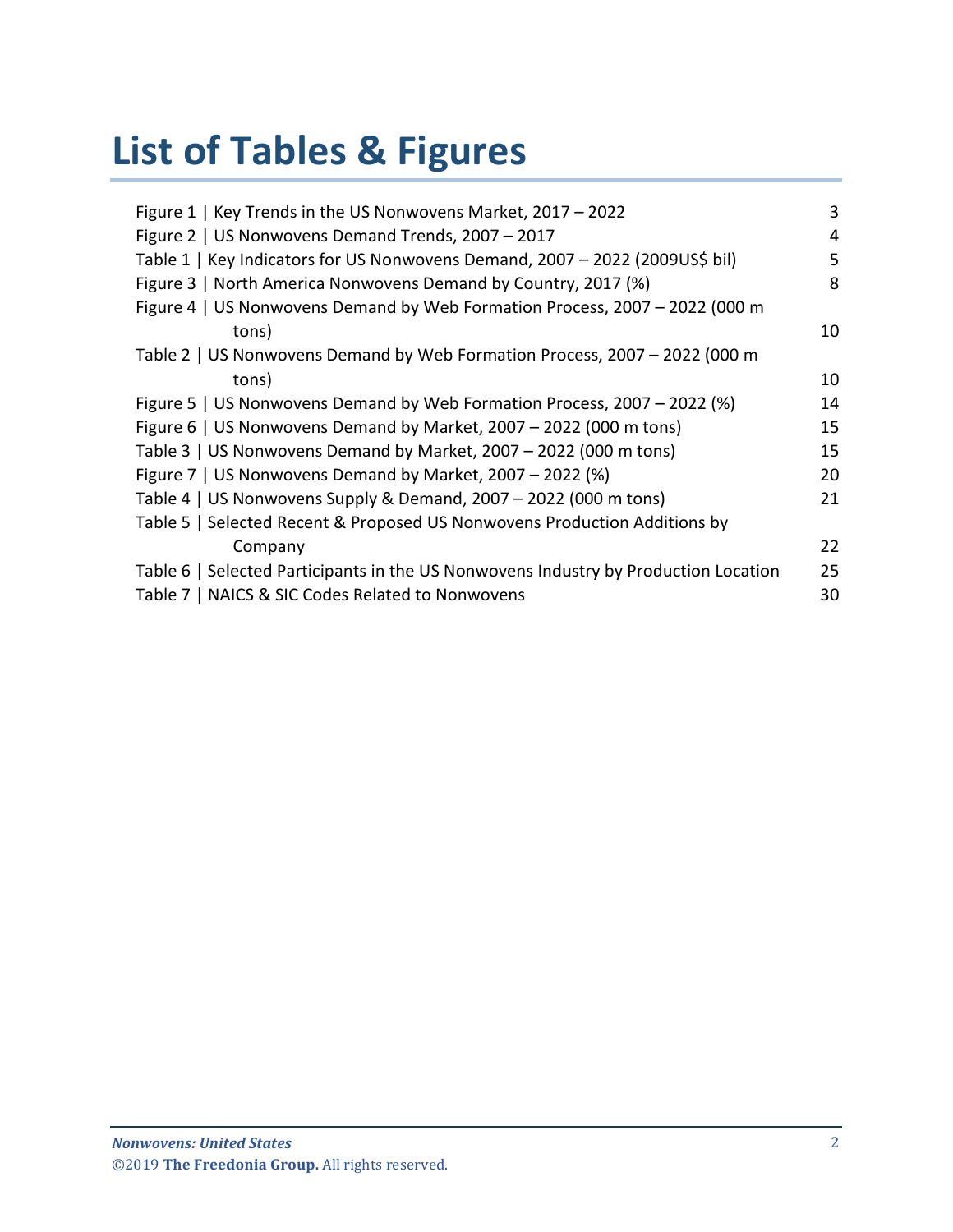# <span id="page-3-0"></span>**About This Report**

# <span id="page-3-1"></span>**Scope**

This report forecasts to 2022 US nonwovens demand and production in metric tons. Total demand is also forecasted in nominal US dollars at the manufacturer level. Total demand is segmented by web formation process in terms of:

- spunmelt
- carded
- wetlaid
- airlaid

Total demand is also segmented by market as follows:

- wipes
- medical/surgical
- personal hygiene
- filtration
- construction
- other markets, such as motor vehicles, battery separators, and carpets and rugs

To illustrate historical trends, total demand is provided in annual series from 2007 to 2017; total production by volume, total demand by value, and the various segments are reported at five-year intervals for 2007, 2012, and 2017.

Nonwovens are defined as materials made from fibers, filaments, and films that are arranged into webs, batts, or sheets, and then bonded together using mechanical, thermal, or chemical means.

Key macroeconomic indicators are also provided with quantified trends. Other various topics, including profiles of pertinent leading suppliers, are covered in this report. A full outline of report items by page is available in the Table of Contents.

## <span id="page-3-2"></span>**Sources**

*Nonwovens: United States* (FF15018) is based on *[Global Nonwovens,](http://www.freedoniagroup.com/DocumentDetails.aspx?ReferrerId=FL-FOCUS&studyid=3693)* a comprehensive industry study published by The Freedonia Group. Reported findings represent the synthesis and analysis of data from various primary, secondary, macroeconomic, and demographic sources, such as:

• firms participating in the industry, and their suppliers and customers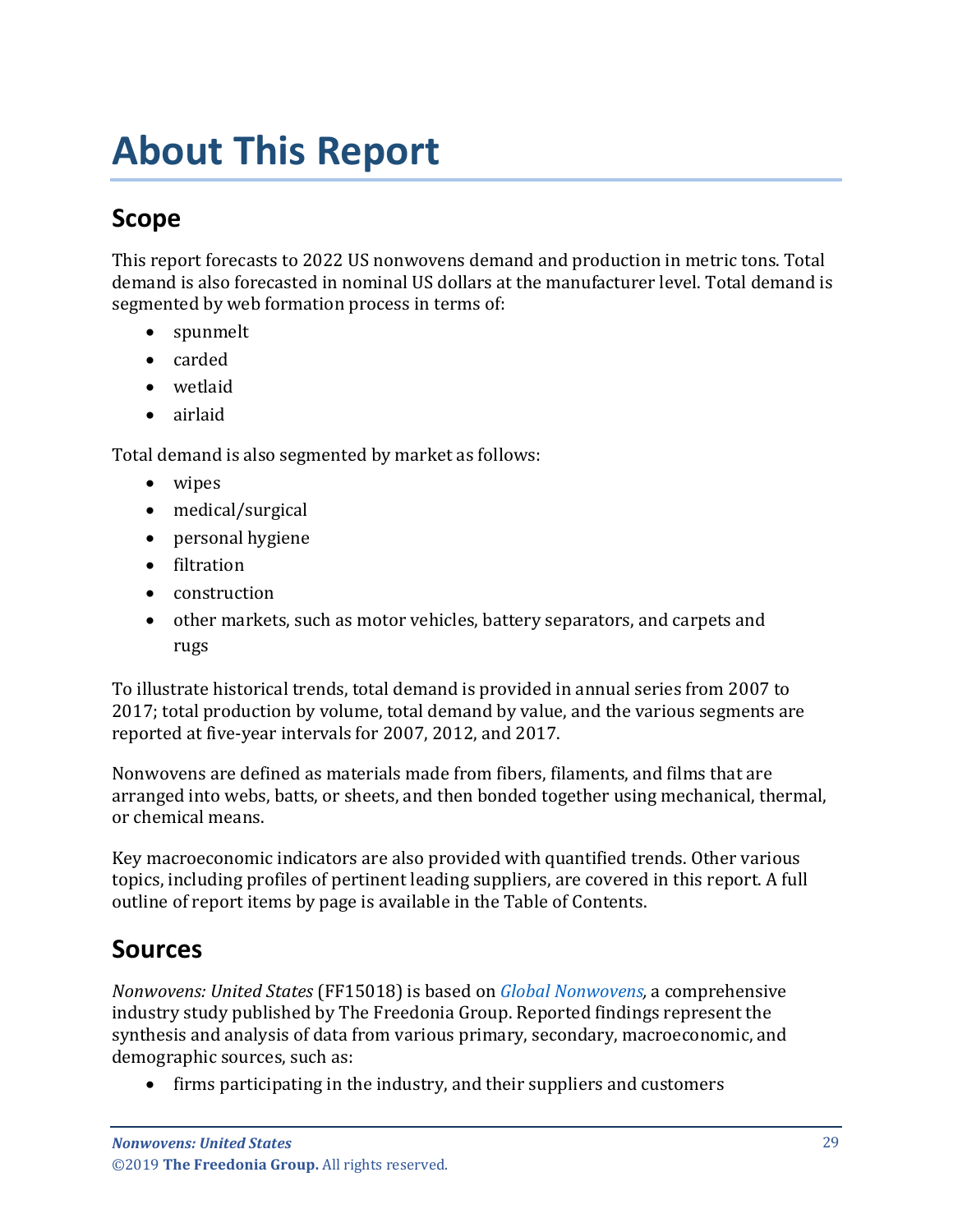#### **About This Report**

- government/public agencies
- intergovernmental and non-governmental organizations
- trade associations and their publications
- the business and trade press
- indicator forecasts by The Freedonia Group
- the findings of other reports and studies by The Freedonia Group

Specific sources and additional resources are listed in the Resources section of this publication for reference and to facilitate further research.

## <span id="page-4-0"></span>**Industry Codes**

<span id="page-4-2"></span>

| Table 7   NAICS & SIC Codes Related to Nonwovens |                                                                                            |            |                  |  |
|--------------------------------------------------|--------------------------------------------------------------------------------------------|------------|------------------|--|
| NAICS/SCIAN 2007                                 |                                                                                            | <b>SIC</b> |                  |  |
|                                                  | North American Industry Classification System<br><b>Standard Industrial Classification</b> |            |                  |  |
| 313230                                           | Nonwoven fabric mills                                                                      | 2297       | Nonwoven fabrics |  |

Source: US Census Bureau

## <span id="page-4-1"></span>**Freedonia Methodology**

The Freedonia Group, a subsidiary of MarketResearch.com, has been in business for more than 30 years and in that time has developed a comprehensive approach to data analysis that takes into account the variety of industries covered and the evolving needs of our customers.

Every industry presents different challenges in market sizing and forecasting, and this requires flexibility in methodology and approach. Freedonia methodology integrates a variety of quantitative and qualitative techniques to present the best overall picture of a market's current position as well as its future outlook: When published data are available, we make sure they are correct and representative of reality. We understand that published data often have flaws either in scope or quality, and adjustments are made accordingly. Where no data are available, we use various methodologies to develop market sizing (both top-down and bottom-up) and then triangulate those results to come up with the most accurate data series possible. Regardless of approach, we also talk to industry participants to verify both historical perspective and future growth opportunities.

Methods used in the preparation of Freedonia market research include, but are not limited to, the following activities: comprehensive data mining and evaluation, primary research, consensus forecasting and analysis, ratio analysis using key indicators, regression analysis, end use growth indices and intensity factors, purchase power parity adjustments for global data, consumer and end user surveys, market share and corporate sales analysis, product lifespan analysis, product or market life cycle analysis, graphical data modeling, long-term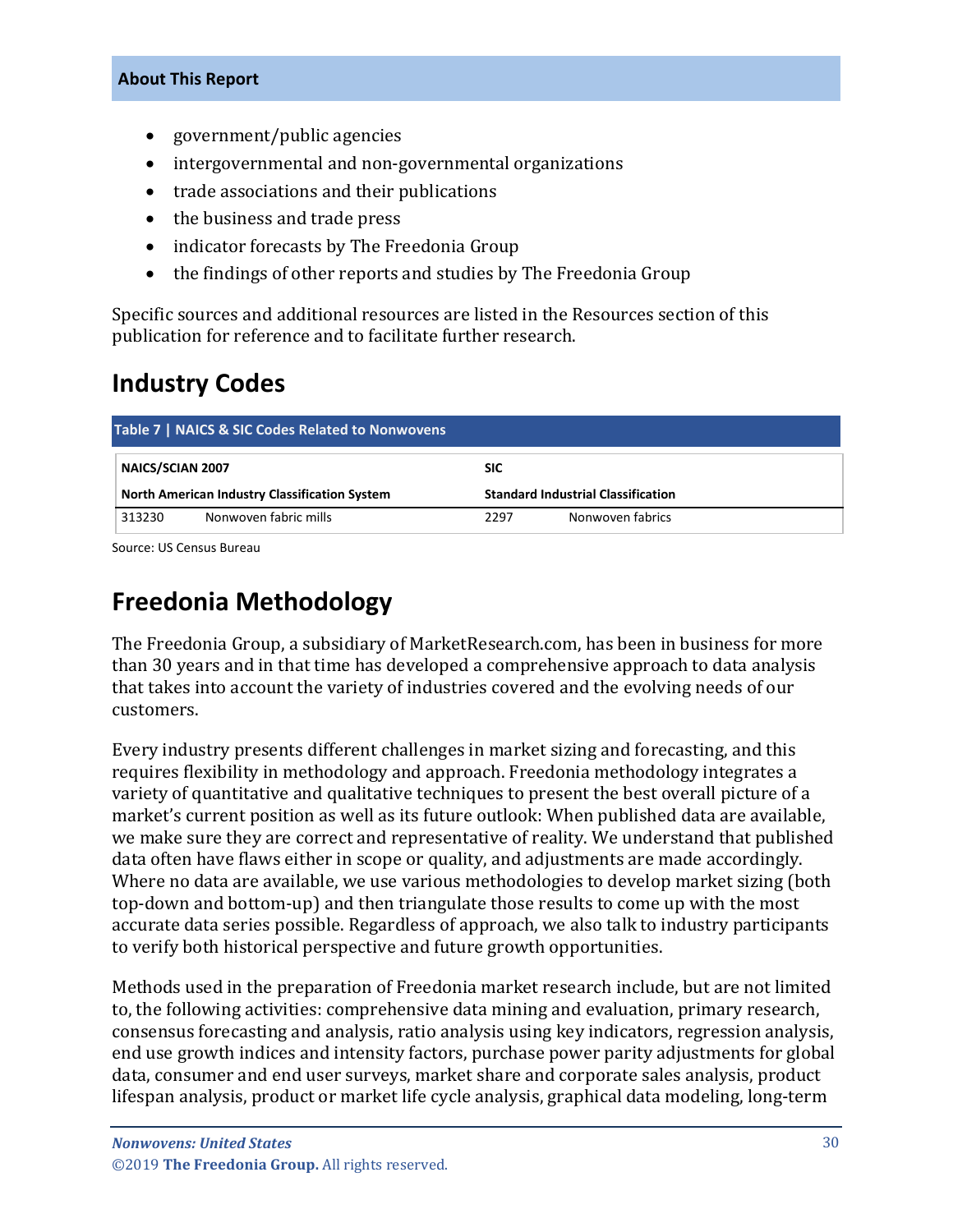historical trend analysis, bottom-up and top-down demand modeling, and comparative market size ranking.

Freedonia quantifies trends in various measures of growth and volatility. Growth (or decline) expressed as an average annual growth rate (AAGR) is the least squares growth rate, which takes into account all available datapoints over a period. The volatility of datapoints around a least squares growth trend over time is expressed via the coefficient of determination, or  $r^2$ . The most stable data series relative to the trend carries an  $r^2$  value of 1.0; the most volatile – 0.0. Growth calculated as a compound annual growth rate (CAGR) employs, by definition, only the first and last datapoints over a period. The CAGR is used to describe forecast growth, defined as the expected trend beginning in the base year and ending in the forecast year. Readers are encouraged to consider historical volatility when assessing particular annual values along the forecast trend, including in the forecast year.

# **Copyright & Licensing**

The full report is protected by copyright laws of the United States of America and international treaties. The entire contents of the publication are copyrighted by The Freedonia Group.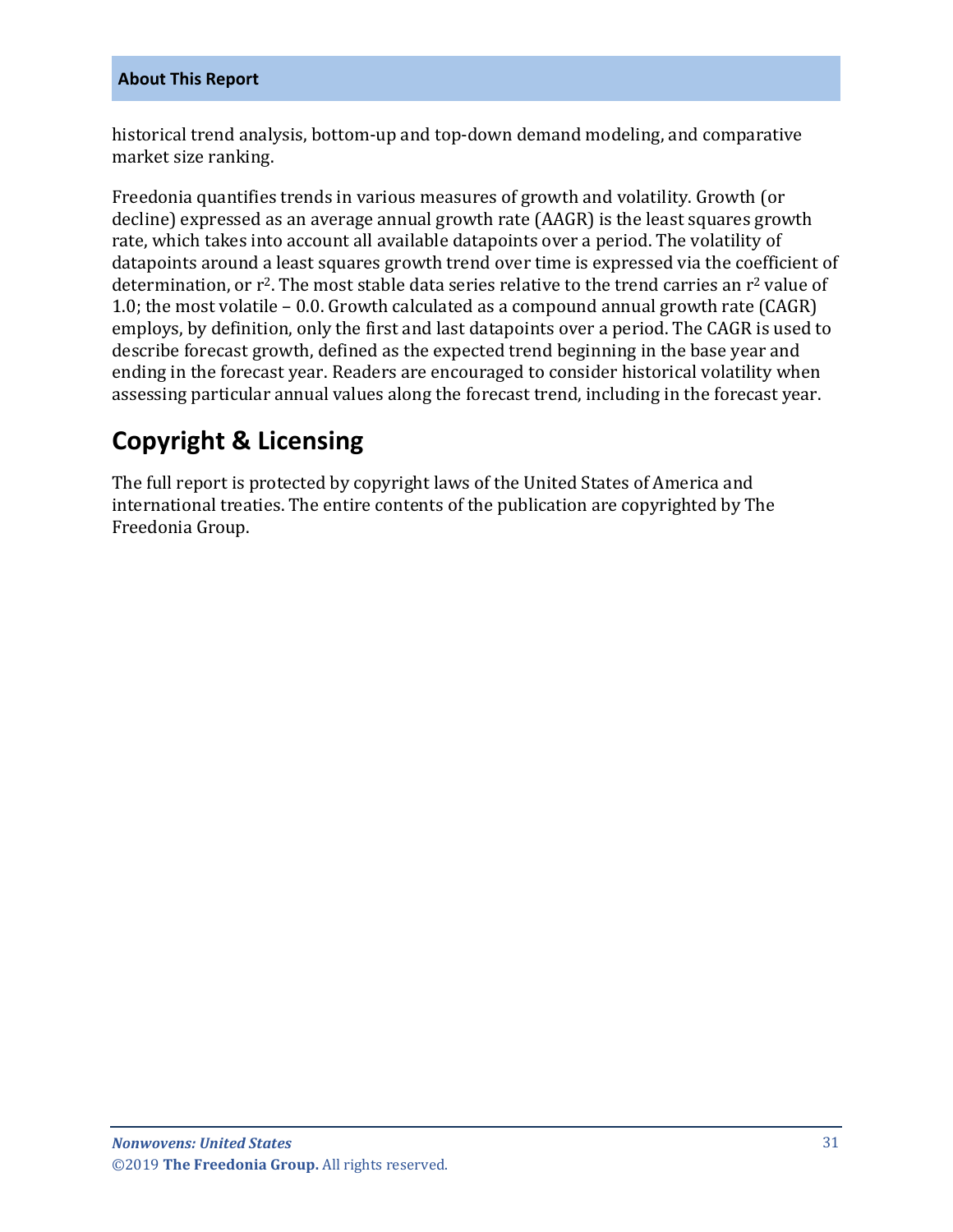### <span id="page-6-0"></span>**Resources**

#### **The Freedonia Group**

 *[Global Nonwovens](http://www.freedoniagroup.com/DocumentDetails.aspx?ReferrerId=FL-FOCUS&studyid=3693)* **[Freedonia Industry Studies](http://www.freedoniagroup.com/Home.aspx?ReferrerId=FL-Focus)**  *[Adhesives & Sealants in the US](http://www.freedoniagroup.com/DocumentDetails.aspx?ReferrerId=FL-FOCUS&studyid=3623) [Coated Fabrics](http://www.freedoniagroup.com/DocumentDetails.aspx?ReferrerId=FL-FOCUS&studyid=3412) [Disposable Medical Supplies in the US](http://www.freedoniagroup.com/DocumentDetails.aspx?ReferrerId=FL-FOCUS&studyid=3631) [Global Air & Fluid Filters Market](http://www.freedoniagroup.com/DocumentDetails.aspx?ReferrerId=FL-FOCUS&studyid=3443) [Global Filters Market Forecasts](http://www.freedoniagroup.com/DocumentDetails.aspx?ReferrerId=FL-FOCUS&studyid=3490) [Global Internal Combustion Engine & Related Filters Market](http://www.freedoniagroup.com/DocumentDetails.aspx?ReferrerId=FL-FOCUS&studyid=3481) [Nonwovens Market in the US](http://www.freedoniagroup.com/DocumentDetails.aspx?ReferrerId=FL-FOCUS&studyid=3554) [Pressure Sensitive Tapes in the US](http://www.freedoniagroup.com/DocumentDetails.aspx?ReferrerId=FL-FOCUS&studyid=3645) [Roofing Underlay Market in the US](http://www.freedoniagroup.com/DocumentDetails.aspx?ReferrerId=FL-FOCUS&studyid=3473) [Wipes Market in the US](http://www.freedoniagroup.com/DocumentDetails.aspx?ReferrerId=FL-FOCUS&studyid=3527)* **[Freedonia Focus Reports](https://www.freedoniafocusreports.com/redirect.asp?progid=89534&url=/)**

 *[Construction: United States](https://www.freedoniafocusreports.com/Construction-United-States-FF60054/?progid=89534) [Disposable Diapers: United States](https://www.freedoniafocusreports.com/Disposable-Diapers-United-States-FF15023/?progid=89534) [Disposable Medical Supplies: United States](https://www.freedoniafocusreports.com/Disposable-Medical-Supplies-United-States-FF40019/?progid=89534) [Foodservice Disposables: United States](https://www.freedoniafocusreports.com/Foodservice-Disposables-United-States-FF30029/?progid=89534) [Global Medical Apparel & Textiles](https://www.freedoniafocusreports.com/Global-Medical-Apparel-Textiles-FW40072/?progid=89534) [Polypropylene: United States](https://www.freedoniafocusreports.com/Polypropylene-United-States-FF55018/?progid=89534)* **[Freedonia Custom Research](http://www.freedoniagroup.com/CustomResearch.aspx?ReferrerId=FL-Focus)**

#### **Trade Publications**

*Automotive News Floor Covering Weekly HAPPI Magazine Home Furnishing News Household & Personal Care Wipes Magazine International Fiber Journal International Filtration News NONWOVENS INDUSTRY Specialty Fabrics Review Technical Textiles International Textile World*

#### **Agencies & Associations**

Association of the Nonwoven Fabrics Industry